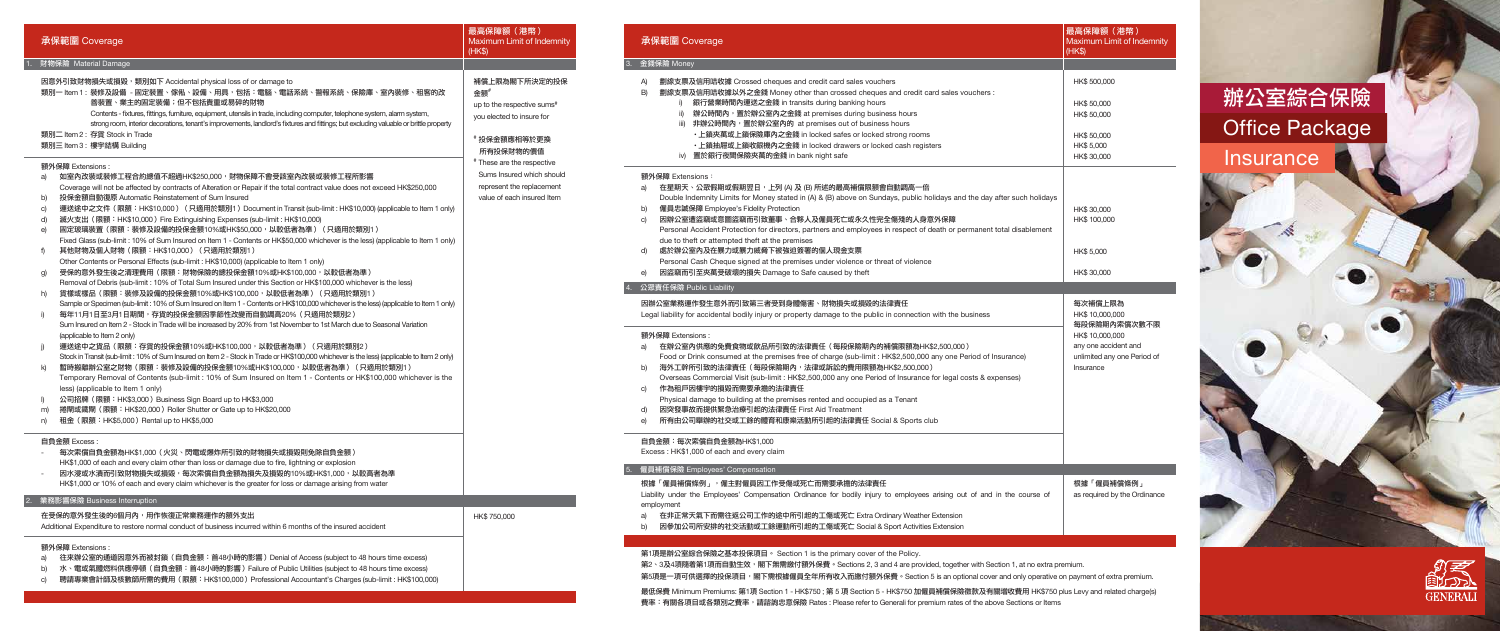## 為何選購「辦公室綜合保險」?

日理萬機的你,每天都忙於管理轄下一間或多間辦公室的業務。閣下有否考慮 過意外可能隨時發生在你的辦公室、僱員或訪客身上,因而影響到辦公室的正 常運作,損失可能無從估計。

### Why Consider Office Package Insurance ?

辦公室綜合保險不但保費相官,而日保障全面。除了基本財物保險外,還免費 包括業務影響保險、金錢保險及公眾責任保險,使閣下的辦公室能在意外後迅 速回復正常運作。

We understand the challenges you may face when managing one or more office premises at the same time. Various kind of accidents could occur inevitably to your office premises, employees or even visitors. Office package insurance protects you in these situations that cause disruption to your normal business operations.

閣下更能以實惠的價錢選購僱員補償保險,這可保障作為僱主的你,於「僱員 補償條例」規定下,對僱員因工作受傷或死亡而需要承擔的法律責任。

辦公室綜合保險務求為閣下的辦公室提供全面保障,讓你安心管理旗下生意往 來及專注發展業務。

### 全面照顧 保障周全

有關保障詳情,請參閱背頁。

### Comprehensive Coverage for Office Protection

Generali's Office Package Insurance offers comprehensive protection for office premises at a competitive price. In addition to the basic property insurance, we offer free coverage for loss of money, public liability and additional expenditure arising from unexpected circumstances.

Generali also offers Employees' Compensation Insurance at an attractive premium rate to protect you against the Common Law and the Statutory Liabilities in accordance with the Employees' Compensation Ordinance.

自1970年代起,志意集團旗下的公司在香港一直為個人及企業提供全面的保 險及投資保障服務。多年以來,我們了解到客戶不同的個別需求,並不斷隨時 代改進去迎合客戶的真正所需。

With our Office Package Insurance, enjoy peace of mind and keep focused on the development and management of your business.

忠意集團獲惠譽國際授予保險公司財務實力評級「A-」^。憑著集團雄厚的財 政實力,屢獲獨立評級公司的高度評價。

Please refer to the coverage table on the back for further details.

### 主要不承保事項

戰爭、核輻射、污染、自然損耗、機械或電機故障、不能解釋的損失、瞞騙、 違法建築物、非法貯藏危險物品、商品責任、因專業意見或服務所引致的責任 、合約責任、恐怖活動(但香港政府對僱員補償所提供的恐怖活動保障則屬承 保範圍)、自僱人仕(僱員補償保險)

### Major Exclusions to Note

War, radioactive contamination, pollution, wear and tear, mechanical or electrical breakdown, unexplained loss, infidelity, illegal structure, unauthorised storage of dangerous materials, product liability, professional liability, contractual liability, terrorism (other than terrorism cover provided by Hong Kong Government for Employees' Compensation Insurance), self-employed person (under Employees' Compensation Insurance)

#### 本小冊子只為一般性簡介,僅供參考之用。有關承保範圍或不承保事項的詳細 內容,閣下可向保險顧問或忠意保險的代表索取詳細保險單條款及內容以作參 考。(保險單以英文書寫。)

This leaflet serves as a general guideline only. For details of covers, please refer to the exclusions, terms and conditions of Generali's Insurance Policy which can be obtained from your insurance advisers or Generali's representatives. (Insurance Policy is written in English only.)

### 有關忠意集團

忠意是世界最大的保險集團之一,並擁有超過180年歷史。2015年,集團總 保費收入超過740億歐羅,成功並列《財富》世界50強。現有超過7萬6千員 工遍佈全球超過60多個國家,為7千2百萬客戶提供優質專業服務。集團在西 歐市場佔有領先地位,業務更擴展至中東歐及亞洲等地。

忠意保險資金雄厚,財政穩健,各種保險計劃可完善地照顧閣下生活及業務上 多方面的需要,讓閣下倍感安心。

忠意保險提供以下多項保險計劃,迎合個人及公司客戶的需要。

2015年,忠意集團榮登《麻省理工學院科技評論雜誌》全球最聰明公司50強 ,而且是榜上唯一的保險公司。

公司資料截至2016年3月

^惠譽確認評級截至2016年1月

### About Generali

Our Generali entities in Hong Kong have been providing comprehensive insurance and investment protection to individuals and organizations since the 1970s. Over the years, we have come to understand the individual requirements of our clients, and are continuously adapting and innovating to meet their changing needs.

The Generali Group is one of the largest global insurance providers. We pride ourselves for our history of over 180 years and we are listed amongst the Fortune Global Top 50 companies with 2015 total premium income of more than  $\epsilon$  74 billion. With above 76,000 employees worldwide serving 72 million insured persons in more than 60 countries, the Group occupies a leadership position in Western European markets and an increasingly important place in Asia and Central and Eastern Europe.

Generali and its core subsidiaries have been affirmed "A-"^ Insurer Financial Strength ("IFS") Rating by Fitch Ratings. For our Group's financial strength, we have consistently received high ratings by independent agencies.

Generali is also ranked among the world's 50 smartest companies in 2015 according to the MIT Technology Review and we are the only insurer on the list.

Company information as at March 2016

^Rating affirmed by Fitch as at January 2016

### 忠意保險有限公司

香港英皇道1111號,太古城中心一期21樓

電話 : (852) 2521 0707 傳真 : (852) 2521 8018

電郵 : info@generali.com.hk

網址 : www.generali.com.hk

### Assicurazioni Generali S.p.A.

21/F, Cityplaza One, 1111 King's Road, Taikoo Shing, Hong Kong

Tel: (852) 2521 0707 Fax: (852) 2521 8018 Email : info@generali.com.hk

Web: www.generali.com.hk



### Comprehensive Insurance Plans

With the solid financial stability of Generali Group, we are well positioned to provide insurance protection to meet your personal and commercial needs for your peace of mind.

Generali offers a wide range of insurance solutions tailored for individual and corporate clients as follows :

### Personal Insurance Plan

| • China medical quarantee card | • personal accident  |
|--------------------------------|----------------------|
| · domestic helper              | • personal liability |
| • home building                | • pleasure craft     |
| • home package                 | • private motor car  |
| · individual medical           | • travel package     |

#### Commercial Insurance Plan

| • burglary                | · group personal accident |
|---------------------------|---------------------------|
| • business interruption   | · marine cargo            |
| • clinic package          | • marine hull             |
| · commercial vehicle      | • money                   |
| · employees' compensation | • office package          |
| • engineering             | • product liability       |
| • fire                    | • property damage         |
| • group life              | • public liability        |
| · group medical           | • shop package            |

For details about our products and services, please contact your Generali insurance adviser or customer service representatives.



### 多種穩健保險計劃

### 個人保險計劃

| ・ 中國醫瘠保證店 | ・人身意外  |
|-----------|--------|
| ・家庭僱傭     | ・個人責任  |
| ・ 樓宇結構    | ・ 游艇   |
| ・家居綜合     | ・ 私家汽車 |
| ・個人醫療     | ・ 旅游綜合 |

### 商業保險計劃

| ・ 盜竊    | ・團體人身意外 |
|---------|---------|
| ・業務影響   | ・貨物運輸   |
| ・ 醫務所綜合 | ・船體     |
| ・ 商用車輛  | ・ 金錢    |
| ・ 僱員補償  | ・ 辦公室綜合 |
| ・工程     | ・ 產品責任  |
| ・火災     | ・ 財物綜合  |
| ・團體人壽   | ・公眾責任   |
| ・團體醫療   | ・ 商店綜合  |
|         |         |

如有任何查詢,請與閣下的保險顧問或本公司的代表聯絡。

OPI/201610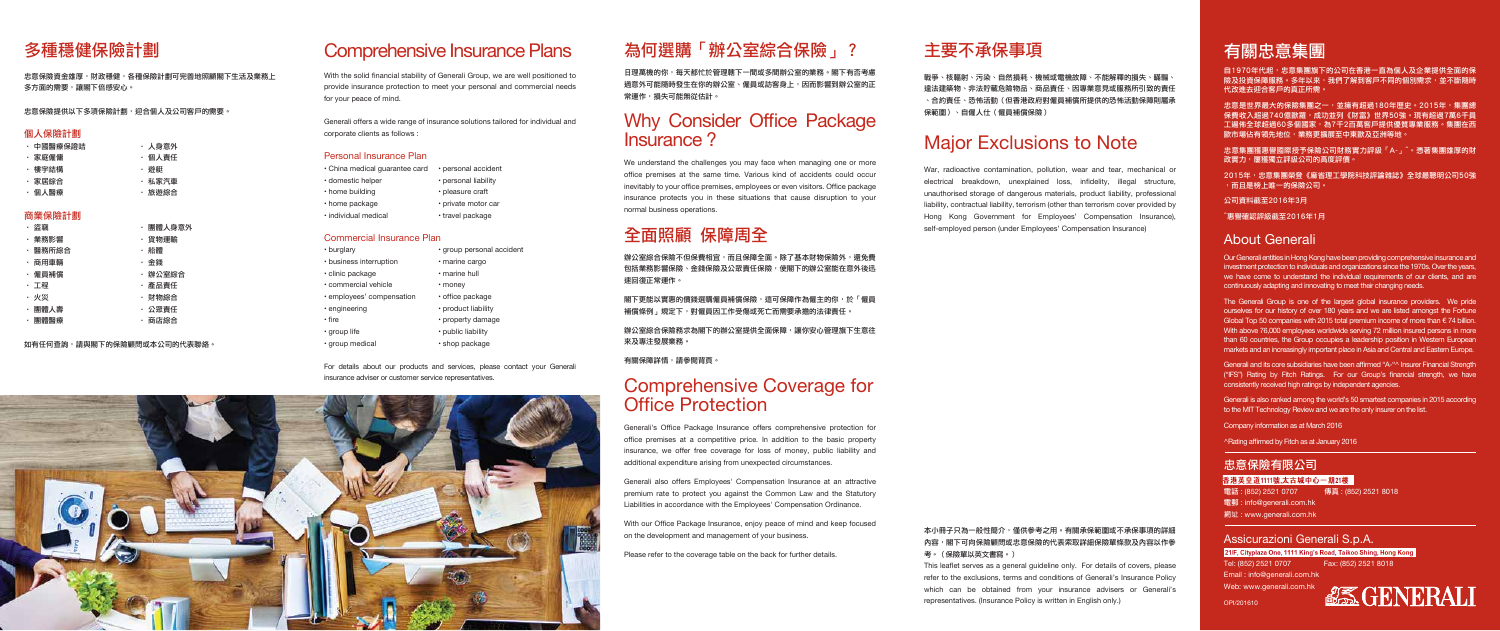



# 辦公室綜合保險投保書 **Office Package Insurance Proposal Form**

(請用正楷填寫。)(Please use block letters.)

保單編號 Policy No. (只供內部使用) (For Office Use Only) \_

| 投保者資料 Details of Proposer                                                                                                                                                                                                                                                                                                                                                                                                                                                                                                                                                                                                                                                                                                                                                                                                                                                                                                                                                                                                                                                                                                                                                                                                                                                                                                                                                                                                                                                                                                                                                                                                                                                                                                                                                                                                                                                                                                                                                                                                                                                                                                                               |           |                                                                                  |                                                                                                                            |                        |         |                                                                                                                                                                             |     |                                              |  |
|---------------------------------------------------------------------------------------------------------------------------------------------------------------------------------------------------------------------------------------------------------------------------------------------------------------------------------------------------------------------------------------------------------------------------------------------------------------------------------------------------------------------------------------------------------------------------------------------------------------------------------------------------------------------------------------------------------------------------------------------------------------------------------------------------------------------------------------------------------------------------------------------------------------------------------------------------------------------------------------------------------------------------------------------------------------------------------------------------------------------------------------------------------------------------------------------------------------------------------------------------------------------------------------------------------------------------------------------------------------------------------------------------------------------------------------------------------------------------------------------------------------------------------------------------------------------------------------------------------------------------------------------------------------------------------------------------------------------------------------------------------------------------------------------------------------------------------------------------------------------------------------------------------------------------------------------------------------------------------------------------------------------------------------------------------------------------------------------------------------------------------------------------------|-----------|----------------------------------------------------------------------------------|----------------------------------------------------------------------------------------------------------------------------|------------------------|---------|-----------------------------------------------------------------------------------------------------------------------------------------------------------------------------|-----|----------------------------------------------|--|
| 投保者名稱                                                                                                                                                                                                                                                                                                                                                                                                                                                                                                                                                                                                                                                                                                                                                                                                                                                                                                                                                                                                                                                                                                                                                                                                                                                                                                                                                                                                                                                                                                                                                                                                                                                                                                                                                                                                                                                                                                                                                                                                                                                                                                                                                   |           |                                                                                  |                                                                                                                            |                        |         |                                                                                                                                                                             |     |                                              |  |
| Name of Proposer<br>投保辦公室地址                                                                                                                                                                                                                                                                                                                                                                                                                                                                                                                                                                                                                                                                                                                                                                                                                                                                                                                                                                                                                                                                                                                                                                                                                                                                                                                                                                                                                                                                                                                                                                                                                                                                                                                                                                                                                                                                                                                                                                                                                                                                                                                             |           |                                                                                  |                                                                                                                            | 用途為                    |         |                                                                                                                                                                             |     |                                              |  |
| <b>Address of Insured Premises</b>                                                                                                                                                                                                                                                                                                                                                                                                                                                                                                                                                                                                                                                                                                                                                                                                                                                                                                                                                                                                                                                                                                                                                                                                                                                                                                                                                                                                                                                                                                                                                                                                                                                                                                                                                                                                                                                                                                                                                                                                                                                                                                                      |           |                                                                                  |                                                                                                                            | Occupied as            |         | 辦公室 Office                                                                                                                                                                  |     |                                              |  |
|                                                                                                                                                                                                                                                                                                                                                                                                                                                                                                                                                                                                                                                                                                                                                                                                                                                                                                                                                                                                                                                                                                                                                                                                                                                                                                                                                                                                                                                                                                                                                                                                                                                                                                                                                                                                                                                                                                                                                                                                                                                                                                                                                         |           |                                                                                  |                                                                                                                            | 行業<br>Business / Trade |         |                                                                                                                                                                             |     |                                              |  |
| 電話號碼<br>Telephone No.                                                                                                                                                                                                                                                                                                                                                                                                                                                                                                                                                                                                                                                                                                                                                                                                                                                                                                                                                                                                                                                                                                                                                                                                                                                                                                                                                                                                                                                                                                                                                                                                                                                                                                                                                                                                                                                                                                                                                                                                                                                                                                                                   |           |                                                                                  |                                                                                                                            | 傳真號碼<br>Fax No.        |         |                                                                                                                                                                             |     |                                              |  |
| 投保期<br>Period of Insurance                                                                                                                                                                                                                                                                                                                                                                                                                                                                                                                                                                                                                                                                                                                                                                                                                                                                                                                                                                                                                                                                                                                                                                                                                                                                                                                                                                                                                                                                                                                                                                                                                                                                                                                                                                                                                                                                                                                                                                                                                                                                                                                              | 由<br>From |                                                                                  |                                                                                                                            |                        | 至<br>To | $\prime$                                                                                                                                                                    |     | $\prime$                                     |  |
|                                                                                                                                                                                                                                                                                                                                                                                                                                                                                                                                                                                                                                                                                                                                                                                                                                                                                                                                                                                                                                                                                                                                                                                                                                                                                                                                                                                                                                                                                                                                                                                                                                                                                                                                                                                                                                                                                                                                                                                                                                                                                                                                                         |           | <b>日</b> dd                                                                      | 月mm                                                                                                                        | 年yy                    |         | <b>日dd</b>                                                                                                                                                                  | 月mm | 年yy                                          |  |
|                                                                                                                                                                                                                                                                                                                                                                                                                                                                                                                                                                                                                                                                                                                                                                                                                                                                                                                                                                                                                                                                                                                                                                                                                                                                                                                                                                                                                                                                                                                                                                                                                                                                                                                                                                                                                                                                                                                                                                                                                                                                                                                                                         |           |                                                                                  | 保險項目 Section                                                                                                               |                        |         |                                                                                                                                                                             |     |                                              |  |
| 1. 財物保險 Material Damage<br>2. 業務影響保險 Business Interruption<br>3. 金錢保險 Money<br>4. 公眾責任保險 Public Liability<br>5. 僱員補償保險 Employees' Compensation                                                                                                                                                                                                                                                                                                                                                                                                                                                                                                                                                                                                                                                                                                                                                                                                                                                                                                                                                                                                                                                                                                                                                                                                                                                                                                                                                                                                                                                                                                                                                                                                                                                                                                                                                                                                                                                                                                                                                                                                          |           | 補償上限 Limits of Indemnity<br>補償上限 Limits of Indemnity<br>補償上限 Limits of Indemnity | 類別一 Item 1 - 裝修及設備 Contents<br>類別二 Item 2 - 存貨 Stock in Trade<br>類別三 Item 3 - 樓宇結構 Building<br>額外支出 Additional Expenditure |                        |         | 投保金額 Sum Insured HK\$<br>投保金額 Sum Insured HK\$<br>投保金額 Sum Insured HK\$<br>如小册子所述 As per leaflet<br>如小册子所述 As per leaflet<br>如小册子所述 As per leaflet<br>如小册子所述 As per leaflet |     |                                              |  |
| (如選擇投保項目5 - 僱員補償保險,請申報以下資料。)(Please complete the following if you take this Section 5 - Employees's Compensation.)<br>僱員分類 Occupation of Employees                                                                                                                                                                                                                                                                                                                                                                                                                                                                                                                                                                                                                                                                                                                                                                                                                                                                                                                                                                                                                                                                                                                                                                                                                                                                                                                                                                                                                                                                                                                                                                                                                                                                                                                                                                                                                                                                                                                                                                                                      |           |                                                                                  |                                                                                                                            | 僱員人數 No. of Employees  |         |                                                                                                                                                                             |     | 估計全年所有收入總數* Estimated Total Annual Earnings* |  |
| 戶內工作之文職僱員(如文書或行政人員) Indoor Staff (e.g. Clerical Staff or Executives)                                                                                                                                                                                                                                                                                                                                                                                                                                                                                                                                                                                                                                                                                                                                                                                                                                                                                                                                                                                                                                                                                                                                                                                                                                                                                                                                                                                                                                                                                                                                                                                                                                                                                                                                                                                                                                                                                                                                                                                                                                                                                    |           |                                                                                  |                                                                                                                            |                        |         | HK\$                                                                                                                                                                        |     |                                              |  |
| 戶外工作之文職僱員(如銷售員或市場推廣員) Outdoor Staff (e.g. Sales Staff or Marketing Executives)                                                                                                                                                                                                                                                                                                                                                                                                                                                                                                                                                                                                                                                                                                                                                                                                                                                                                                                                                                                                                                                                                                                                                                                                                                                                                                                                                                                                                                                                                                                                                                                                                                                                                                                                                                                                                                                                                                                                                                                                                                                                          |           |                                                                                  |                                                                                                                            |                        |         | HK\$                                                                                                                                                                        |     |                                              |  |
| 其他 (請説明) Others (please specify)                                                                                                                                                                                                                                                                                                                                                                                                                                                                                                                                                                                                                                                                                                                                                                                                                                                                                                                                                                                                                                                                                                                                                                                                                                                                                                                                                                                                                                                                                                                                                                                                                                                                                                                                                                                                                                                                                                                                                                                                                                                                                                                        |           |                                                                                  |                                                                                                                            |                        |         | HK\$                                                                                                                                                                        |     |                                              |  |
| *收入包括:所有薪金、花紅、小費、超時工作薪酬、佣金及其他各項津貼。 * Earnings include all salaries, wages, bonuses, tips, overtime payments, commissions and other special remuneration or incomes.<br>閣下之僱員是否需要在香港以外地方工作? Do you have staff or employees who are or will be working outside Hong Kong?(如「是」,請列出詳情。) (if "yes", please specify.)                                                                                                                                                                                                                                                                                                                                                                                                                                                                                                                                                                                                                                                                                                                                                                                                                                                                                                                                                                                                                                                                                                                                                                                                                                                                                                                                                                                                                                                                                                                                                                                                                                                                                                                                                                                                                                        |           |                                                                                  |                                                                                                                            |                        |         |                                                                                                                                                                             |     |                                              |  |
| 口否 No<br>□是 Yes __                                                                                                                                                                                                                                                                                                                                                                                                                                                                                                                                                                                                                                                                                                                                                                                                                                                                                                                                                                                                                                                                                                                                                                                                                                                                                                                                                                                                                                                                                                                                                                                                                                                                                                                                                                                                                                                                                                                                                                                                                                                                                                                                      |           |                                                                                  |                                                                                                                            |                        |         |                                                                                                                                                                             |     |                                              |  |
| 過往保險及意外的資料 Past Experience and Insurance History                                                                                                                                                                                                                                                                                                                                                                                                                                                                                                                                                                                                                                                                                                                                                                                                                                                                                                                                                                                                                                                                                                                                                                                                                                                                                                                                                                                                                                                                                                                                                                                                                                                                                                                                                                                                                                                                                                                                                                                                                                                                                                        |           |                                                                                  |                                                                                                                            |                        |         |                                                                                                                                                                             |     |                                              |  |
| (請在適當方格內加上「√」。如「是」,請列出詳情。) (Please tick the appropriate boxes. If "yes", please give details.)<br>1. 閣下之辦公室曾否被任何保險公司拒絕投保申請,取消保單或拒絕續保,或須附加特別條款始能被接納?<br>Has any insurance company declined your proposal, cancelled or refused to renew your policy, or imposed special terms and conditions for the insurance?<br>口否 No<br>□是 Yes<br>2. 閣下於過往三年內,曾否因辦公室業務運作發生意外而引致財物損失或損毀、或第三者法律責任?<br>Has there been any loss, damage, liability or accident arising from your office operation during the last 3 years?<br>口否 No<br>口是 Yes                                                                                                                                                                                                                                                                                                                                                                                                                                                                                                                                                                                                                                                                                                                                                                                                                                                                                                                                                                                                                                                                                                                                                                                                                                                                                                                                                                                                                                                                                                                                                                                                                            |           |                                                                                  |                                                                                                                            |                        |         |                                                                                                                                                                             |     |                                              |  |
| 3. 閣下之僱員於過往三年內曾否因工作受傷或死亡?<br>Has there been any bodily injury sustained by your staff or employees during the last 3 years ?                                                                                                                                                                                                                                                                                                                                                                                                                                                                                                                                                                                                                                                                                                                                                                                                                                                                                                                                                                                                                                                                                                                                                                                                                                                                                                                                                                                                                                                                                                                                                                                                                                                                                                                                                                                                                                                                                                                                                                                                                            |           |                                                                                  |                                                                                                                            |                        |         |                                                                                                                                                                             |     |                                              |  |
| 口否 No                                                                                                                                                                                                                                                                                                                                                                                                                                                                                                                                                                                                                                                                                                                                                                                                                                                                                                                                                                                                                                                                                                                                                                                                                                                                                                                                                                                                                                                                                                                                                                                                                                                                                                                                                                                                                                                                                                                                                                                                                                                                                                                                                   |           |                                                                                  |                                                                                                                            |                        |         |                                                                                                                                                                             |     |                                              |  |
|                                                                                                                                                                                                                                                                                                                                                                                                                                                                                                                                                                                                                                                                                                                                                                                                                                                                                                                                                                                                                                                                                                                                                                                                                                                                                                                                                                                                                                                                                                                                                                                                                                                                                                                                                                                                                                                                                                                                                                                                                                                                                                                                                         |           |                                                                                  | 聲明 Declarations                                                                                                            |                        |         |                                                                                                                                                                             |     |                                              |  |
| 1. 本人/吾等謹此聲明此投保書之資料,均就本人/吾等所知,全部正確無訛,一切影響評核風險之資料,亦已申報。<br>I / We hereby declare that the information given above is true and complete to the best of my / our knowledge and believe that all material information affecting the assessment of this application have been disclosed.<br>2. 本人/吾等明白此投保書在忠意保險有限公司(以下簡稱為「忠意保險」)接納後,保險契約始正式生效。本人/吾等並同意此投保書及聲明為本人/吾等與忠意保險雙方契約之根據。<br>I / We understand that this insurance will not become effective until this Proposal Form has been accepted by Assicurazioni Generali S.p.A. (hereinafter referred to as "Generali") and agree that the Proposal<br>Form and Declarations will be the basis of the contract between me / us and Generali.<br>3. 本人/吾等同意將發給所有僱員之全年收入(包括:薪金、雙糧、花紅、佣金及其他收入等)完整記錄及保存下來;更於每段保險期屆滿時,將列明所有僱員全年收入(包括:薪金、雙糧、花紅、佣金及其他收<br>入等 )之清單交予忠意保險。如所有僱員全年收入實數多於現時所估計之收入總數,本人/吾等願意繳付額外之保費。<br>I/We agree to keep a proper book of salaries, wages, commissions or other earnings and to render, at the end of each Period of Insurance, a statement in the form required by Generali of all salaries, wages,<br>commissions or other earnings actually paid and to pay additional premium on any salaries, wages, commissions or other earnings in excess of the amounts estimated herein.<br>4. 申請人明白、確知及同意,忠意保險有限公司會就申請人購買及接受其簽發的保單,於保單有效期內(包括續保期)向負責安排有關保單的獲授權保險經紀支付佣金。假如申請人為法人團體,代表申請人簽署<br>的獲授權人員須向忠意保險有限公司確認他/她已獲該法人團體授權。<br>申請人亦明白忠意保險有限公司必須取得申請人以上的同意,才可以處理其保險申請。<br>The applicant understands, acknowledges and agrees that, as a result of the applicant purchasing and taking up the policy to be issued by Assicurazioni Generali S.p.A., Assicurazioni Generali S.p.A. pasicurazioni Generali<br>the authorized insurance broker commission during the continuance of the policy including renewals, for arranging the said policy. Where the applicant is a body corporate, the authorized person who signs on<br>behalf of the applicant further confirms to Assicurazioni Generali S.p.A. that he or she is authorized to do so.<br>The applicant further understands that the above agreement is necessary for Assicurazioni Generali S.p.A. to proceed with the application. |           |                                                                                  |                                                                                                                            |                        |         |                                                                                                                                                                             |     |                                              |  |
| 投保者簽署及公司蓋印 Signature of Proposer and Company Chop                                                                                                                                                                                                                                                                                                                                                                                                                                                                                                                                                                                                                                                                                                                                                                                                                                                                                                                                                                                                                                                                                                                                                                                                                                                                                                                                                                                                                                                                                                                                                                                                                                                                                                                                                                                                                                                                                                                                                                                                                                                                                                       |           |                                                                                  |                                                                                                                            |                        |         | 日期 Date                                                                                                                                                                     |     |                                              |  |